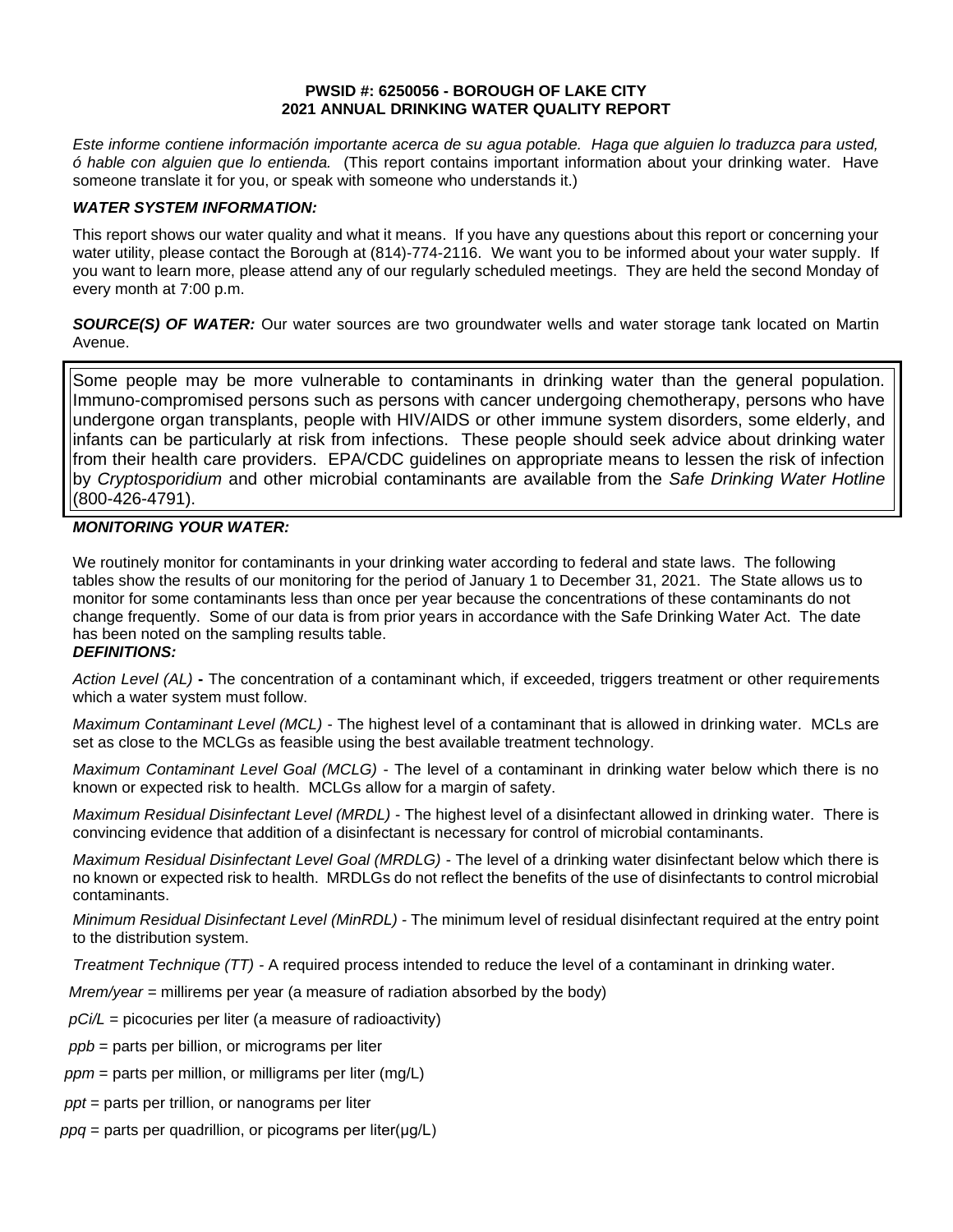# *DETECTED SAMPLE RESULTS*

| <b>Chemical Contaminants</b>             |                                                          |                                           |                                            |                               |                                               |              |                              |                                 |                                                                                                                |
|------------------------------------------|----------------------------------------------------------|-------------------------------------------|--------------------------------------------|-------------------------------|-----------------------------------------------|--------------|------------------------------|---------------------------------|----------------------------------------------------------------------------------------------------------------|
| <b>Contaminant</b>                       | <b>MCL in</b><br><b>CCR</b><br><b>Units</b>              | <b>MCLG</b>                               | <b>Highest</b><br>Level<br><b>Detected</b> | Range of<br><b>Detections</b> |                                               | <b>Units</b> | <b>Sample</b><br><b>Date</b> | <b>Violation</b><br>Y/N         | <b>Sources of</b><br><b>Contamination</b>                                                                      |
| Chlorine<br>(Distribution)               | $MRDL = 4$                                               | <b>MRDLG</b><br>$=4$                      | 1.04<br>(February)                         | $0.81 - 1.04$                 |                                               | ppm          | 2021<br>Sampled<br>Weekly    | $\mathsf{N}$                    | Water additive<br>used to control<br>microbes.                                                                 |
| <b>Haloacetic Acids</b><br>(Five)        | 60                                                       | N/A                                       | 1.37                                       | N/A                           |                                               | ppb          | 09/22/21                     | $\mathsf{N}$                    | By-product of<br>drinking water<br>disinfection.                                                               |
| <b>TTHMs (Total</b><br>Trihalomethanes)  | 80                                                       | N/A                                       | 8.49                                       | N/A                           |                                               | ppb          | 09/22/21                     | $\mathsf{N}$                    | By-product of<br>drinking water<br>chlorination                                                                |
| <b>Barium</b>                            | $\overline{2}$                                           | $\overline{2}$                            | 0.176                                      | 0.171-0.176                   |                                               | ppm          | 07/22/21                     | $\mathsf{N}$                    | Discharge of<br>drilling wastes;<br>Discharge from<br>metal refineries;<br>Erosion of natural<br>deposits.     |
| Nitrate                                  | 10                                                       | 10                                        | 1.61                                       | $1.50 - 1.61$                 |                                               | ppm          | 7/22/21                      | $\mathsf{N}$                    | Runoff from<br>fertilizer use;<br>Leaching from<br>septic tanks, sew-<br>age; Erosion of<br>natural deposits   |
| <b>Nickel</b>                            | Not<br>Regulated                                         | N/A                                       | 0.00076                                    | 0.000758-<br>0.00076          |                                               | ppm          | 07/22/21                     | $\mathsf{N}$                    | Leaching from<br>metals in contact<br>with drinking<br>water, erosion in<br>the production of<br>steel alloys. |
| Combined<br>Radium                       | 5                                                        | $\mathbf 0$                               | 1.01                                       | $0 - 1.01$                    |                                               | pCi/l        | 7/22/21                      | $\mathsf{N}$                    | Erosion of natural<br>deposits                                                                                 |
| <b>Entry Point Disinfectant Residual</b> |                                                          |                                           |                                            |                               |                                               |              |                              |                                 |                                                                                                                |
| <b>Contaminant</b>                       | <b>Minimum</b><br><b>Disinfectant</b><br><b>Residual</b> | <b>Lowest</b><br>Level<br><b>Detected</b> | Range of<br><b>Detections</b>              | <b>Units</b>                  | <b>Lowest</b><br><b>Sample</b><br><b>Date</b> |              | <b>Violation</b><br>Y/N      | <b>Sources of Contamination</b> |                                                                                                                |
| Chlorine (2021)                          | 0.60                                                     | $0.0$ $^{\star}$                          | $0.0 - 1.55$                               | ppm                           |                                               | 02/15/2021   | $\mathsf{N}$                 | microbes.                       | Water additive used to control                                                                                 |

# **\* Although this Lowest Level Detected is below the Minimum Disinfectant Residual, the required level was reached within the required 4-hour time frame.**

| <b>Lead and Copper</b> |                             |             |                          |              |                                              |                  |                                                                                                                |
|------------------------|-----------------------------|-------------|--------------------------|--------------|----------------------------------------------|------------------|----------------------------------------------------------------------------------------------------------------|
| <b>Contaminant</b>     | <b>Action</b><br>Level (AL) | <b>MCLG</b> | 90th Percentile<br>Value | <b>Units</b> | # of Sites Above<br><b>AL of Total Sites</b> | Violation<br>Y/N | Sources of<br><b>Contamination</b>                                                                             |
| Lead<br>(2019)         | 15                          | 0           | 1.3                      | ppb          | $0$ out of 10                                | N                | Corrosion of<br>household plumbing;<br>Erosion of natural<br>deposits                                          |
| Copper<br>(2019)       | 1.3                         | 1.3         | 0.667                    | ppm          | $0$ out of 10                                | N                | Corrosion of<br>household plumbing;<br>Erosion of natural<br>deposits; Leaching<br>from wood<br>preservatives. |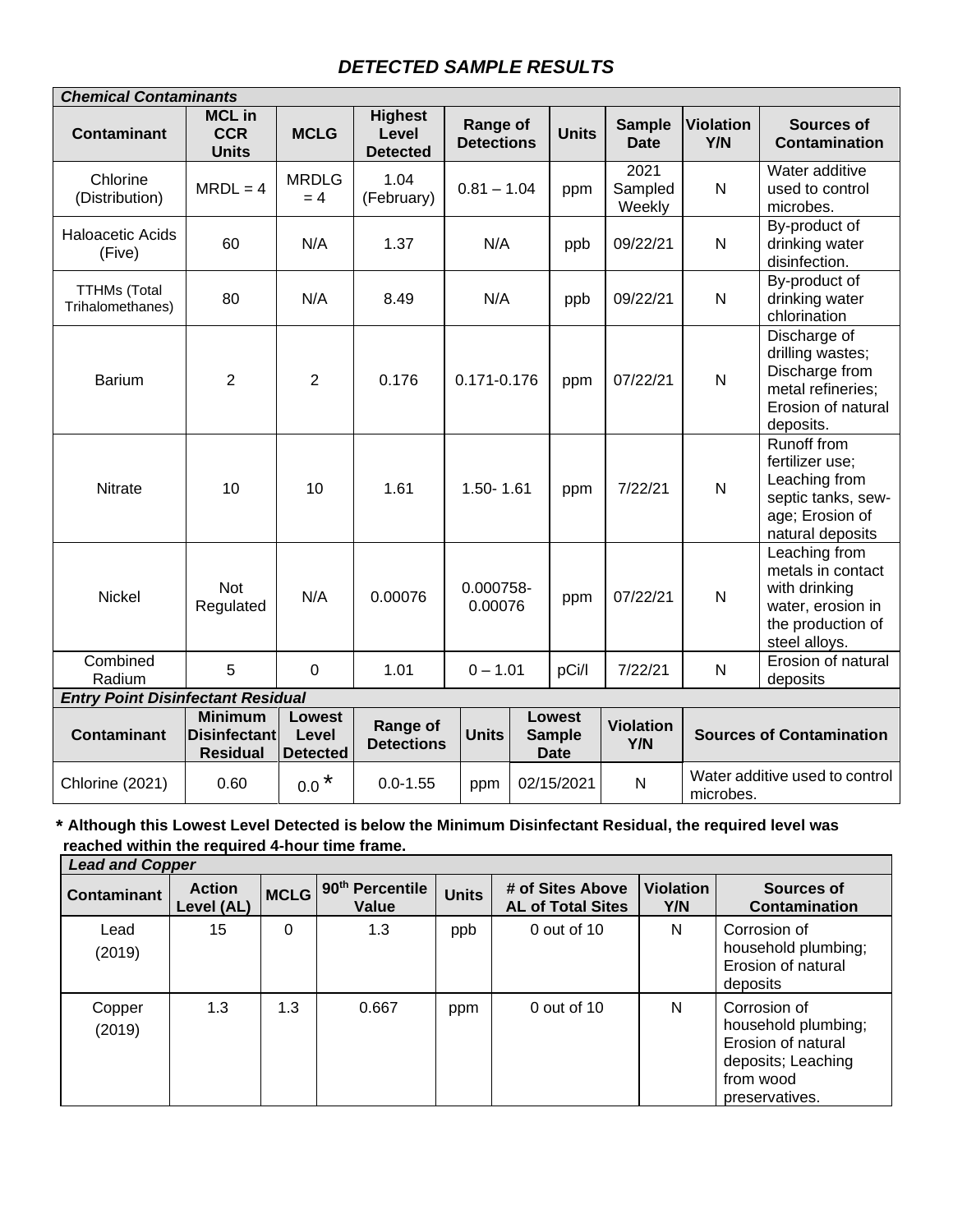#### *Information about Lead*

If present, elevated levels of lead can cause serious health problems, especially for pregnant women and young children. Lead in drinking water is primarily from materials and components associated with service lines and home plumbing. The Borough of Lake City is responsible for providing high quality drinking water, but cannot control the variety of materials used in plumbing components. When your water has been sitting for several hours, you can minimize the potential for lead exposure by flushing your tap for 30 seconds to 2 minutes before using water for drinking or cooking. If you are concerned about lead in your water, you may wish to have your water tested. Information on lead in drinking water, testing methods, and steps you can take to minimize exposure is available from the Safe Drinking Water Hotline or at *[http://www.epa.gov/safewater/lead.](about:blank)*

#### *VIOLATIONS:*

We were required to monitor for Benzo(a)pyrene the 1<sup>st</sup> quarter of 2021, but failed to do so and therefore cannot be sure of our water quality at that time. The samples were taken the next quarter with no detects. Public Notification is enclosed at the end of this report.

#### *EDUCATIONAL INFORMATION:*

The sources of drinking water (both tap water and bottled water) include rivers, lakes, streams, ponds, reservoirs, springs and wells. As water travels over the surface of the land or through the ground, it dissolves naturally-occurring minerals and, in some cases, radioactive material, and can pick up substances resulting from the presence of animals or from human activity. Contaminants that may be present in source water include:

- Microbial contaminants, such as viruses and bacteria, which may come from sewage treatment plants, septic systems, agricultural livestock operations, and wildlife.
- Inorganic contaminants, such as salts and metals, which can be naturally-occurring or result from urban stormwater run-off, industrial or domestic wastewater discharges, oil and gas production, mining, or farming.
- Pesticides and herbicides, which may come from a variety of sources such as agriculture, urban stormwater runoff, and residential uses.
- Organic chemical contaminants, including synthetic and volatile organic chemicals, which are by-products of industrial processes and petroleum production, and can also come from gas stations, urban stormwater runoff, and septic systems.
- Radioactive contaminants, which can be naturally-occurring or be the result of oil and gas production and mining activities.

In order to ensure that tap water is safe to drink, EPA and DEP prescribes regulations which limit the amount of certain contaminants in water provided by public water systems. FDA and DEP regulations establish limits for contaminants in bottled water which must provide the same protection for public health.

Drinking water, including bottled water, may reasonably be expected to contain at least small amounts of some contaminants. The presence of contaminants does not necessarily indicate that water poses a health risk. More information about contaminants and potential health effects can be obtained by calling the Environmental Protection Agency's *Safe Drinking Water Hotline* (800-426-4791).